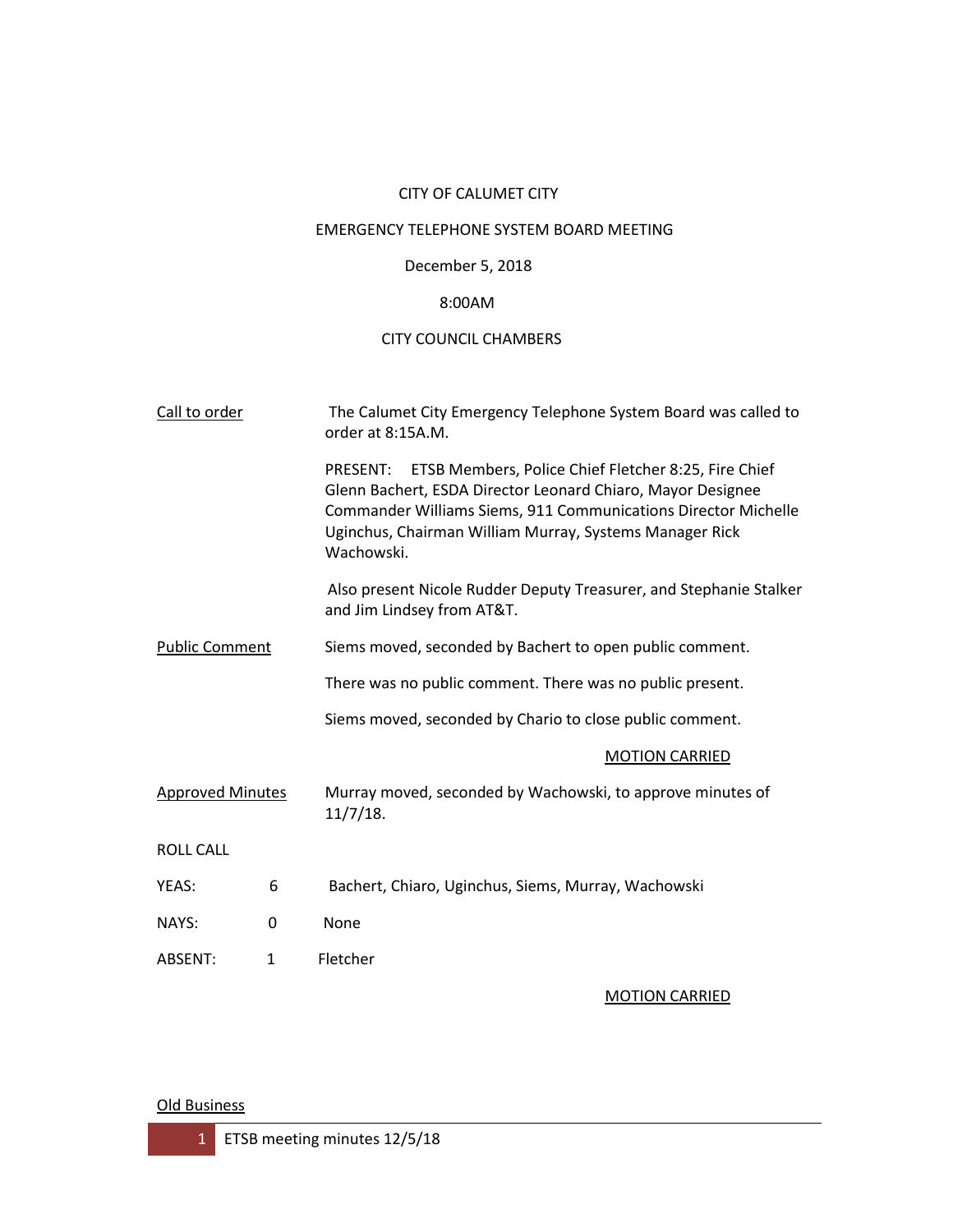### Net Motion

Jim Lindsey from Net Motion and Stephanie Stalker from AT&T. Uginchus advised what the concerns were from the board, the breakdown of the bill and the maintenance contract. Stephanie Stalker advised that they do not do a breakdown of the bill that our department would have to divide it out. Murray asked for a description of what Net Motion was. Jim Lindsey gave brief description advised was mobile data to keep units connectivity constant. Murray asked if was a cell connection. Jim Lindsey advised it was used through a VPN, seamless connection. Rick asked what the maintenance coverage was. Jim Lindsey advised it's 24/7 coverage for configurations, issues with connectivity. Murray asked Lindsey if could email him a list of log times for service calls. Wachowski asked if could have renewal for next year 45-60 days out. Stephaine Stalker advised we can ask for quote at any time. Wachowski asked if grace period for maintenance since contract is up. Jim Lindsey advised can give 45 grace period would email Murray and would also email out clause and license agreement to Uginchus. Murray asked about pricing, Stephanie Stalker advised if go with two year agreement savings of 3% and three year savings of 5%. Murray advised to add Net Motion to January's agenda.

# Verizon bill intercity agreement

.

Uginchus spoke with Debi Costello in Finance Department to see if there was an intercity agreement between the city and the 911 board for repayment of the Verizon bill. Costello advised there was nothing in writing, it was just verbal. Murray advised that Rudder get Verizon bills from Costello need amount for monthly bill.

### Direct deposit from

### Wireless 911 grant money

Rudder and Uginchus have been in contact with the Comptrollers officer, we are still working on getting this figured out.

### N9-1-1 Grant

 Uginchus advised the board that the email was to accept the award was sent out November  $21^{st}$ . Waiting on funds. Murray advised to have Uginchus follow up on where funds would be sent and under what name.

New Business Spillman separation of invoices